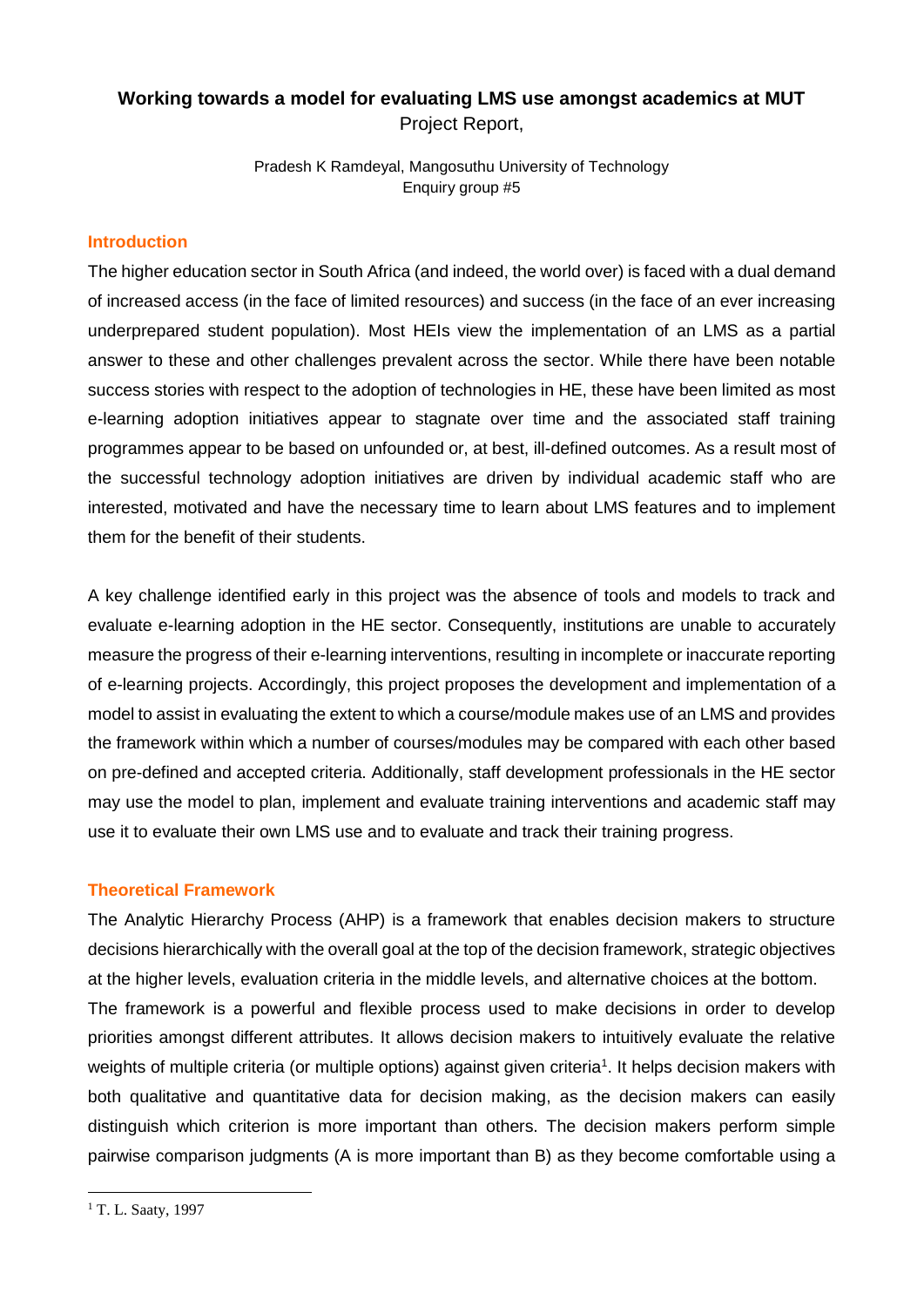pairwise comparison form of input data. Saaty<sup>2</sup>, developed a reliable method of transforming such pairwise comparisons into sets of numbers expressing the relative priority of each criteria.

The input can be obtained from actual measurement such as price, weight etc., or from subjective opinions such as satisfaction, feelings, and preference. The ratio scales are derived from the principal Eigen vectors and the consistency index is derived from the principal Eigen value. Currently available group decision making software such as Expert Choice<sup>3</sup> are capable of facilitating the entire process of brainstorming (idea generation), clustering (grouping similar features) and ranking (using a scientifically accepted method). Unfortunately there was a delay in acquiring the software and I was therefore forced to design a process flow for the project that could be implemented using the available tools and open source software to complete the project.

The success of AHP as a practical and reliable method is highlighted by its extensive application in the past two decades $4$ .

## **Project aims and applications**

The project was aimed at developing a model to measure the extent to which an academic unit (usually a course or module) makes use of an LMS. The proposed evaluation model is based on the identification, clustering and ranking of the features of the LMS with respect to its importance to the specific discipline or module. A decision tree is constructed during the initial phase of the problem structuring process

The project is expected to contribute to the promotion of e-learning technologies at MUT and the artefacts produced by the project can find application in the following contexts:

- 1. The proposed model (and any subsequent automated product resulting from its implementation) can serve as a tool to evaluate Senate's pending decision with respect to the promotion of e-Learning at MUT, wherein it is expected to resolve that "30% of courses at MUT will make use of an LMS by 2020". Notwithstanding the apparent ambiguity with respect to the 30% (every course must make use of at least 30% of the features provided by the LMS OR 30% of all approximately 320 courses must use an LMS), there are currently no tools to measure the extent to which this goal has been achieved.
- 2. The model is intended as a possible solution to assist in evaluating specific instances of LMS use among courses at MUT. It is posited that the VC Awards evaluation committee (at MUT and indeed across the HE sector) can make use of the proposed model (and resulting artefacts) to rate lecturers' use of e-learning technologies in their courses. Use of the model in combination with the

<u>.</u>

<sup>2</sup> T. L. Saaty, 1980

<sup>3</sup> Expert Choice URL: https://www.expertchoice.com/

<sup>4</sup> G. A. Forgionne, R. Kohli, and D. Jennings, 2002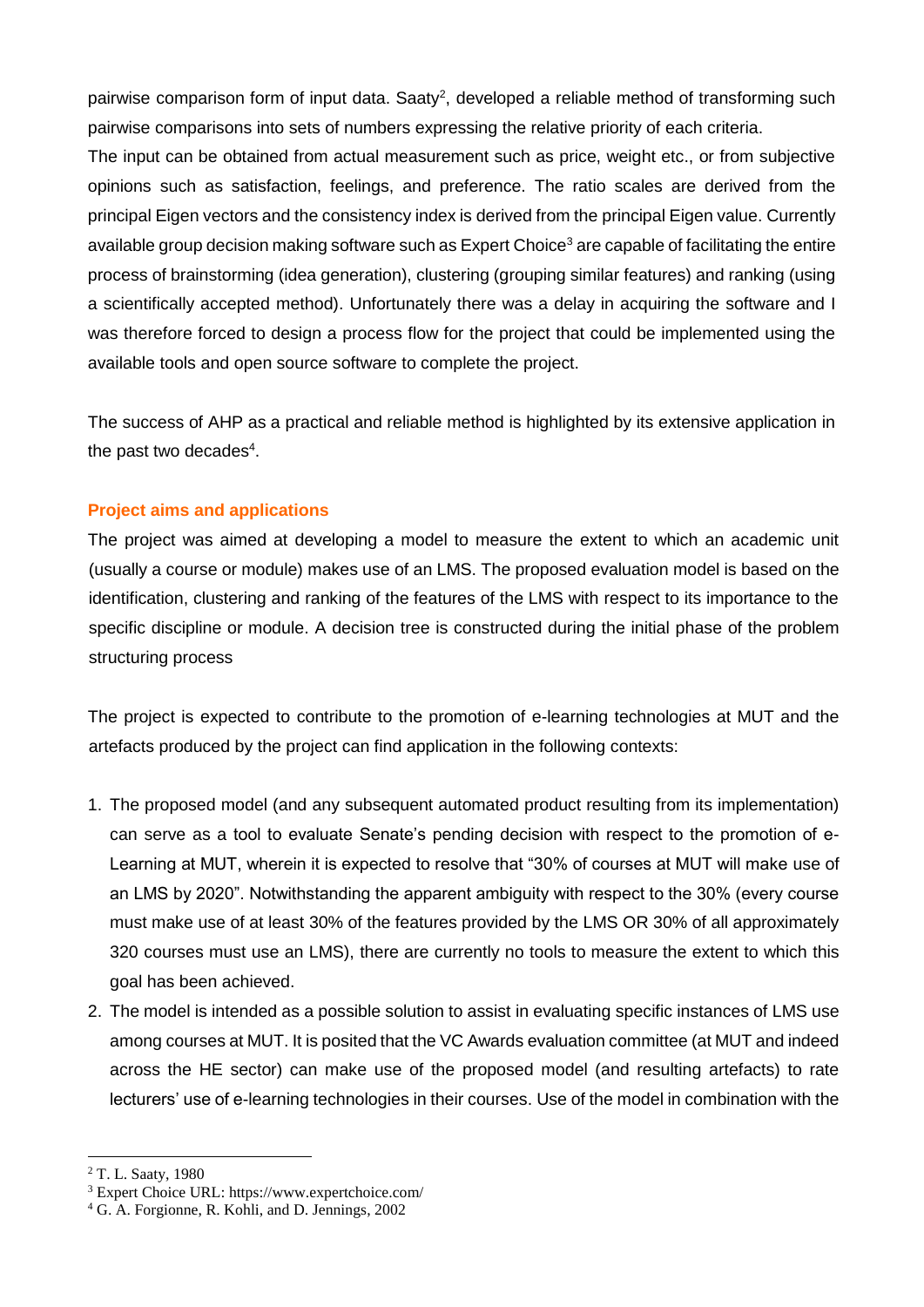evaluation rubric will result in relative quantitative scores assigned to each applicant's use of the LMS. The model and artefacts can also be used in the evaluation of portfolios submitted by academic staff for promotion purposes, in which the use of e-Learning technologies is a key component. In both cases, applicants can use the model themselves to determine their scores.

3. The model can be used to design, implement and evaluate e-learning training interventions / programmes at MUT. The proposed model will in fact be tested in this context during the second semester of 2019, during the training of FNS staff.

#### **Process/Methods**

E-learning technologies, including the learning management system previously known as WebCT have been used variously across the institution since the early 2000s. MUT continued to use the LMS after it was re-branded as the Blackboard Learning Management System (BB LMS). A major concern among decision-makers and e-learning practioners at the Institution is the low adoption rates among academic staff at MUT - this combined with other important factors have led to MUT's management recommitting the organisation to creating an environment which will enable the promotion of e-Learning technologies at the institution. Senate subsequently concurred with the recommendation and an e-Learning Task Team comprising of key members of the MUT community was established and a completed terms of reference, including standard operating procedures for the task team were developed and adopted by Senate. Subsequently, Senate is expected to adopt a task team resolution that "30% of all modules at MUT will have an online and LMS presence by 2020.

The project was divided into two sub-projects due to the timing of the various activities. Since the faculty training seminar was scheduled before the model could be finalised, the activities from the faculty training fed into, rather than compliment, the second sub-project of developing the evaluation model.

#### *Sub-project A: Staff Training*

During January 2019, a 2-day staff training session was hosted for 15 academic staff members from across the departments in the FNS (excluding the department of ICT). The training commenced with an explanation of the various elements / features of the LMS after which, participants were engaged in prioritising the features with respect to which ones they believed were important for use in their courses. The decisions at this session were reached via consensus and was carried out in a semiformal manner. The list of prioritised features appears in appendix A. The training was then undertaken in an order that was aligned to the prioritised list. Participants also attended a follow-up session in the following week, during which time the training was evaluated and evaluation criteria on which their courses will be evaluated at the end of the semester was agreed upon. During the semester I was available to assist the 15 participants in resolving difficulties they were experiencing in using the Moodle LMS.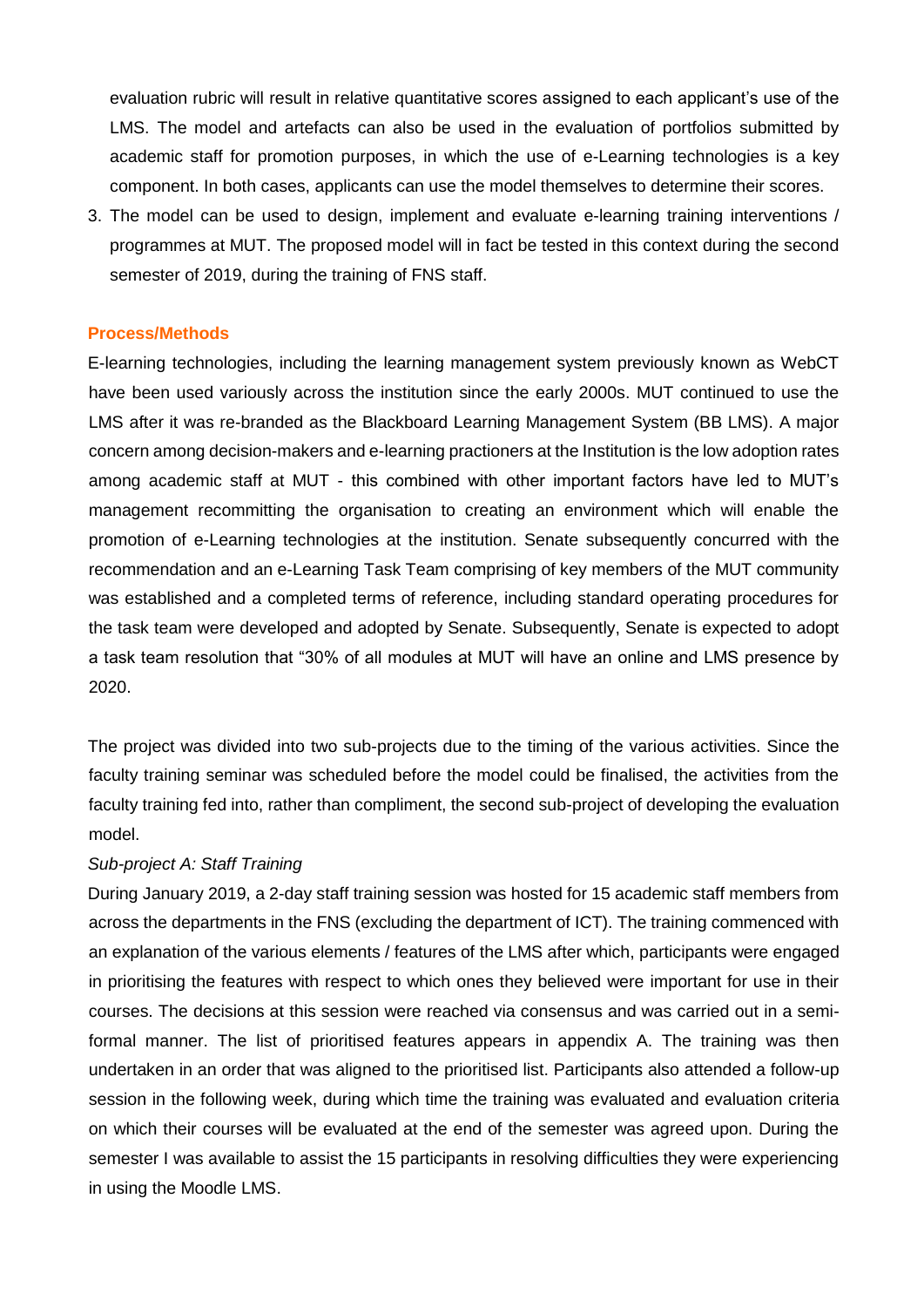# *Sub-Project B: Development of the evaluation model*

While most LMSs provide very similar features, the use and importance of a specific feature varies from discipline to discipline, resulting in different sets of priorities for each of the departments in the institution. The motivating factor for some form of customisation is the belief that not all HE courses are homogenous, for example, while higher order assessment features (such as rubrics) may be a critical feature used in one discipline it may not necessarily be used in another discipline. Hence, the model will allow programme staff to first decide (agree) on the relative importance of the features provided by the LMS for their field.

The initial input for the model was provided by academic staff in the Department of ICT at MUT and the designed model therefore has an ICT bias. This is an inherent feature of the model as described above and the model will be tested in the other departments in the FNS during the second semester of 2019, hopefully with the aid of the Expert Choice Software.

### **Outcomes**

The following key activities were undertaken during the development of the model:

- 1. Sub-project A as described above was executed during January 2019 and the data generated during execution was analysed and served as input into the development of the model.
- 2. Meeting to explain the project and the steps involved, including the pairwise comparisons method and the scale used in the AHP. Braining storming to identify the features of LMS which are useful to the discipline – used chart paper and transcribed features into excel spreadsheet. Clustering of the identified features into groups based on the feature's function/type
- 3. Ranking of the features with respect to its importance in contributing to the TLA processes in the discipline. The decision tree was developed and a questionnaire to illicit the pairwise responses from project participants was implemented on an online survey service providers site. The questionnaires were completed online in a lab on campus, during which I was present to provide clarity on any of the terms and processes involved in the exercise. [Appendix B: Questionnaire]
- 4. The data (pairwise comparison matrices) was fed into the SuperDecisions<sup>5</sup> Software package to be analysed within the AHP framework.
- 5. The consistency index was determined and a prioritised list was produced by the software. [Appendix C]

The following key project activities are still to be undertaken in the second semester of 2019:

1

<sup>5</sup> Vendor URL: https://www.superdecisions.com/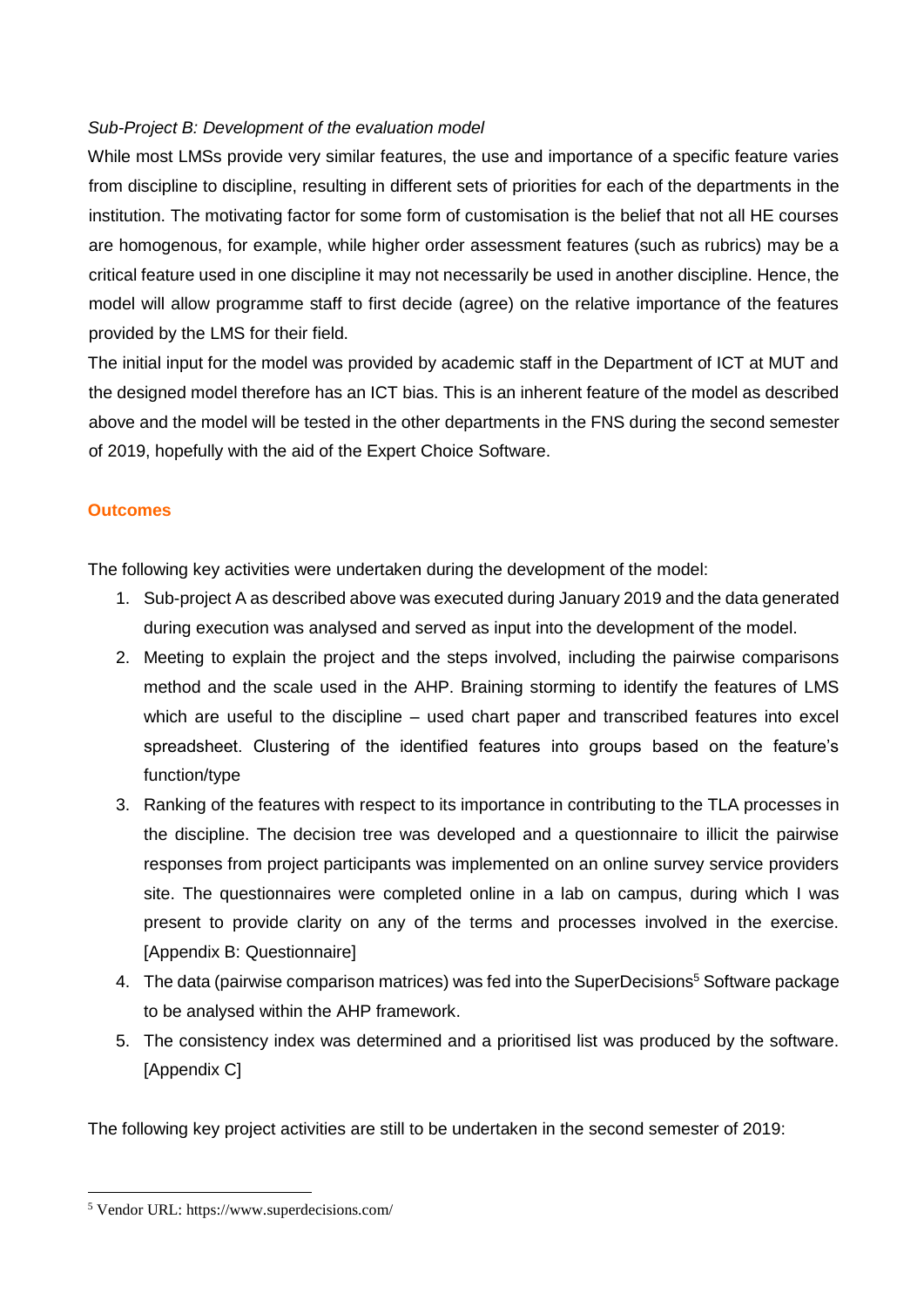- 1. The results of the prioritisation exercise needs to be combined with an appropriate scoring system and a user manual developed for its use
- 2. Additional testing of the model needs to be undertaken and this is intended to be carried out during the faculty training session in the second semester of 2019(see #5 below)
- 3. A mini-project to establish the digital literacy levels and training requirements of staff in the FNS. Data will be collected via an online survey questionnaire and results of the analysis of the data and recommendations for the advancement of digital literacy among faculty and staff will be presented to Faculty Board
- 4. ALL FNS staff will be provided with opportunities to develop their skills and knowledge of the Moodle LMS over targeted training sessions. It is expected that at least 100 staff members will attend elements of this training intervention.
- 5. A joint research mini-project with the Faculty Dean and TAU Fellow, to identify and prioritise the challenges facing e-learning adoption rates at MUT will be executed in the final phase of the project.
- 6. The final deliverable from this project will be an automated system with an easy-to-use user interface, anticipated to be implemented in the medium to longer term.

## **References**

[1] T. L. Saaty, "A scaling method for priorities in hierarchical structures," Journal of mathematical psychology, vol. 15, pp. 234-281, 1977.

[2] T. L. Saaty, "The analytic hierarchy process: planning, priority setting, resources allocation," M cGraw-Hill, 1980.

[3] G. A. Forgionne, R. Kohli, and D. Jennings, "An AHP analysis of quality in AI and DSS journals," Omega, vol. 30, pp. 171-183, 2002.